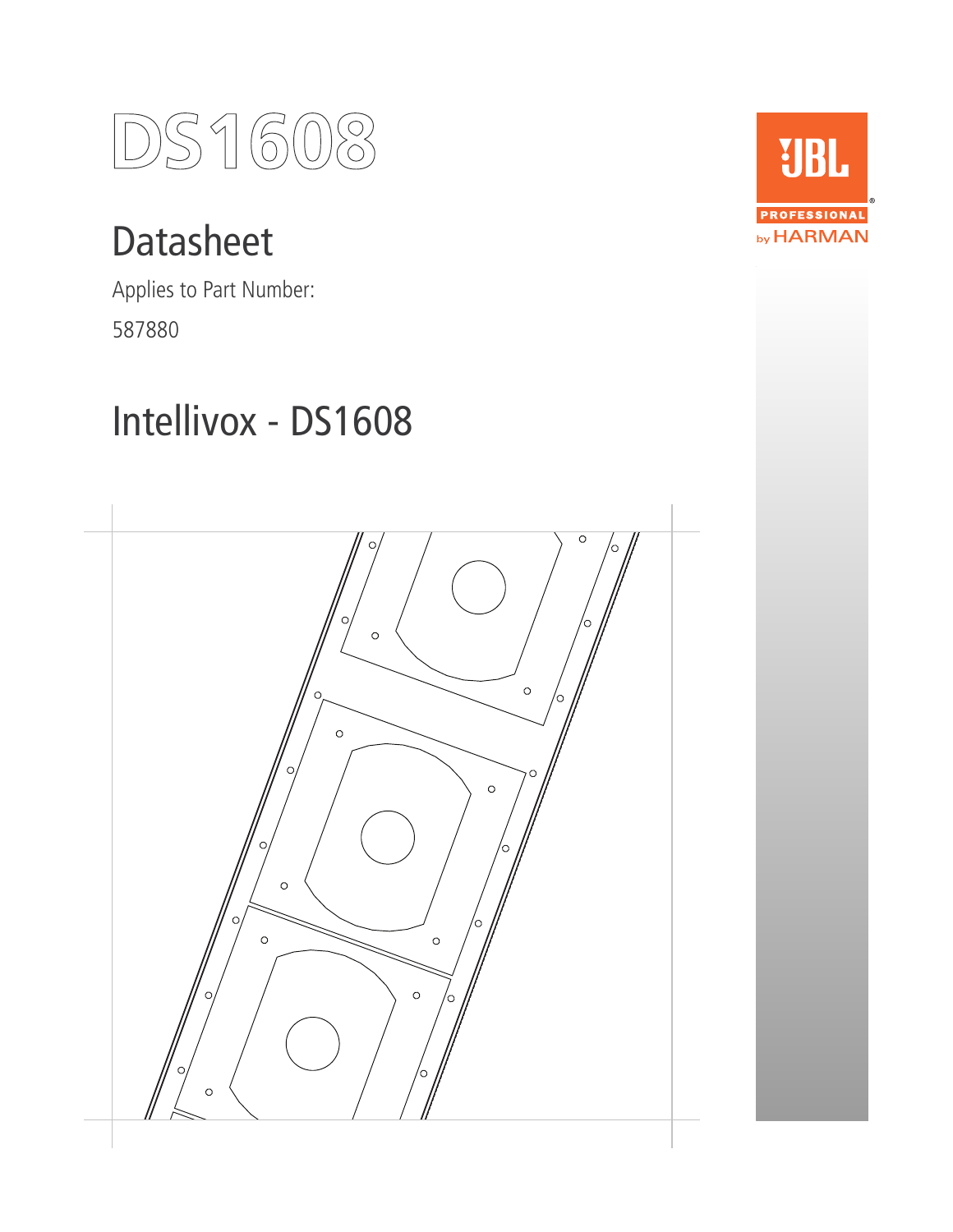### **User Notice:**

• No part of this document including the software described in it may be reproduced, transmitted, transcribed, stored in a database system or translated without the express written permission of JBL Professional. Documentation kept by the end-user for backup purposes is excluded from the above mentioned.

• All products and corporate names mentioned in this document may be registered trademarks or copyrights of their respective companies. They are used here for indicative purposes only.

• The information contained in this document has been carefully checked for accuracy, however no guarantee is given with respect to the correctness. JBL Professional accepts no responsibility or liability for any errors or inaccuracies that may appear in this document or the products and/or software described in it.

• Specifications and information contained in this document are subject to change at any time without notice.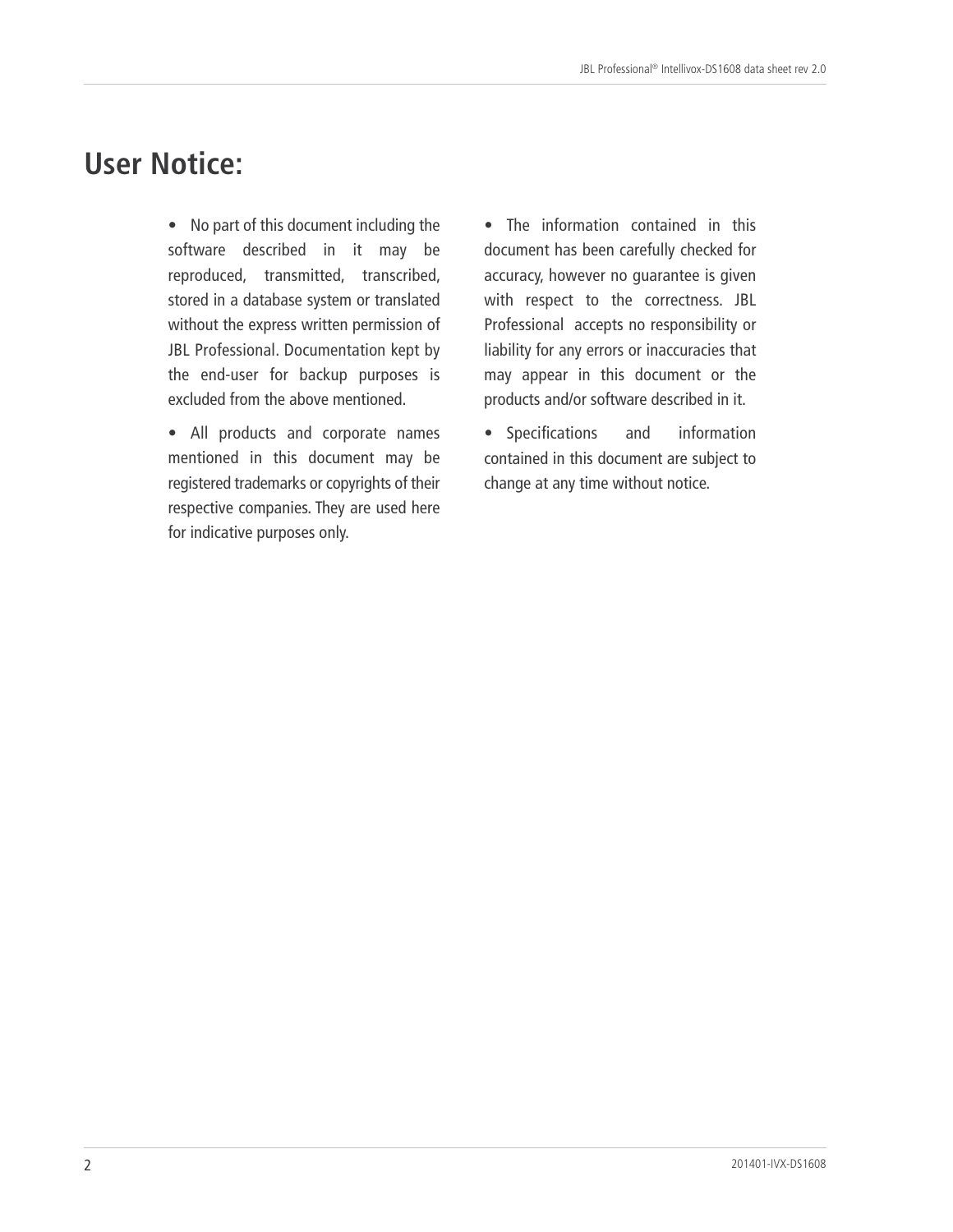## **Table of Contents**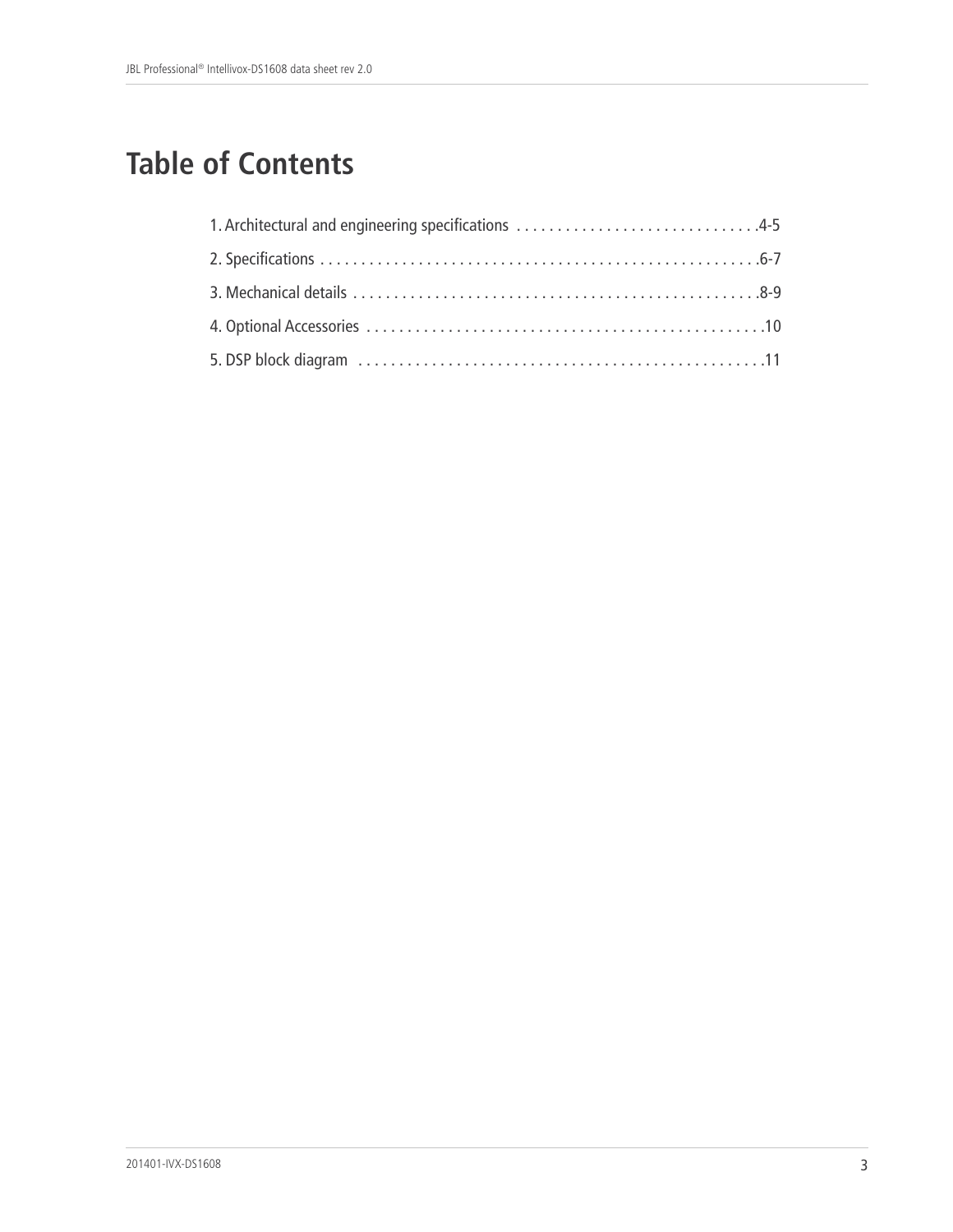### **1. Architectural and engineering specifications**

The loudspeaker unit shall be constructed as a line-array of fourteen 6.5" loudspeakers and two coaxially mounted HF compression drivers.The position of the individual transducers shall be according to a special patented scheme.

All signal processing functions, necessary to properly drive a directivity controlled line-array with electronical aiming properties, shall be housed in a separate 19" electronics module.

Electronics shall consist of an audio input module, two input / sixteen output channel DSP, sixteen power amplifiers with protection circuitry (each power amplifier shall drive one loudspeaker) and a switched-mode power supply. The input section shall be transformer balanced. All necessary array signal processing shall be implemented in the digital domain by means of a 900MFLOPS 32bits DSP. The DSP shall realize appropriate output channel filters and delays. Besides the

aforementioned, the DSP shall be able to realize EQ, pre-delay, volume and autogain, and compression as required. The DSP software and coefficients shall reside in non-volatile memory in order to facilitate adaptations and software updates.

The control unit shall be equipped with a fully isolated RS-485 based full-duplex serial network interface. This control unit shall serve three main functions:

- Remote monitoring of parameters like status of the DSP, amplifiers and loads, external pilot tone, status of the ambient noise sensing microphone, chassis temperature, ambient noise level, ambient temperature etc.
- Remote control of beam parameters, Input related parameters, volume, predelay, EQ, autogain configuration and surveillance related parameters.
- Updating DSP software and factory unit programming.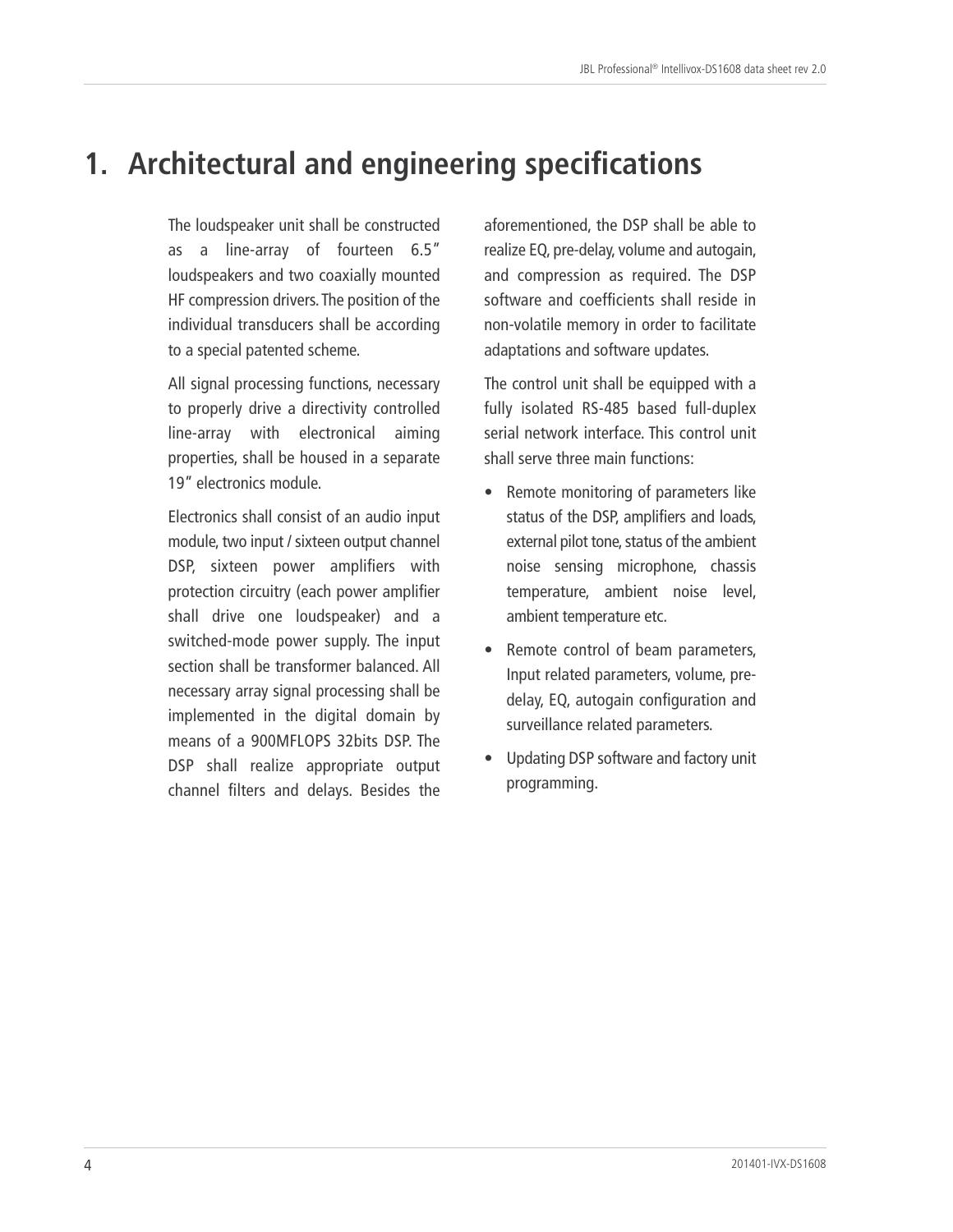The amplifier unit shall be equipped with a 3p male Neutric Powercon mains supply connector. The audio signal shall be connected to a 6p male 5 mm pitch cage clamp connector (as WAGO series 231) or 3p XLR female connector. The RS-485 signal shall be connected to a 5p cage clamp connector (as WAGO series 231) or 5p XLR male / female connector. The loudspeaker connector shall be a 40p multipole connector (Harting HAN type).

The loudspeaker enclosure shall be constructed of steel finished with an epoxy coating.At the back side of the enclosure a total of two bracket attachment points shall be provided (located near the outer ends). The protective front shall consist of a two-piece perforated steel grill which can be clicked onto eight snap-in studs mounted on the enclosure.

The complete loudspeaker unit shall meet the following criteria:

Typical frequency range of the complete array 130 - 18k Hz on axis (+/- 3 dB), max. SPL at 30 m of 98  $dB_{SP1}$  continuous and 108  $dB_{SPL}$  peak, adjustable vertical beam shape is defined by the DDS (Digital Directivity Synthesis) algorithm, fixed horizontal opening angle of 110° (-6 dB, averaged 1k to 8k Hz).

Dimensions are 3738 mm (147.2") H x 198 mm (7.8") W x 156 mm (6.1") D.

Weight 79 kg (174 lbs).

The loudspeaker unit shall be the JBL Professional ® model Intellivox-DS1608.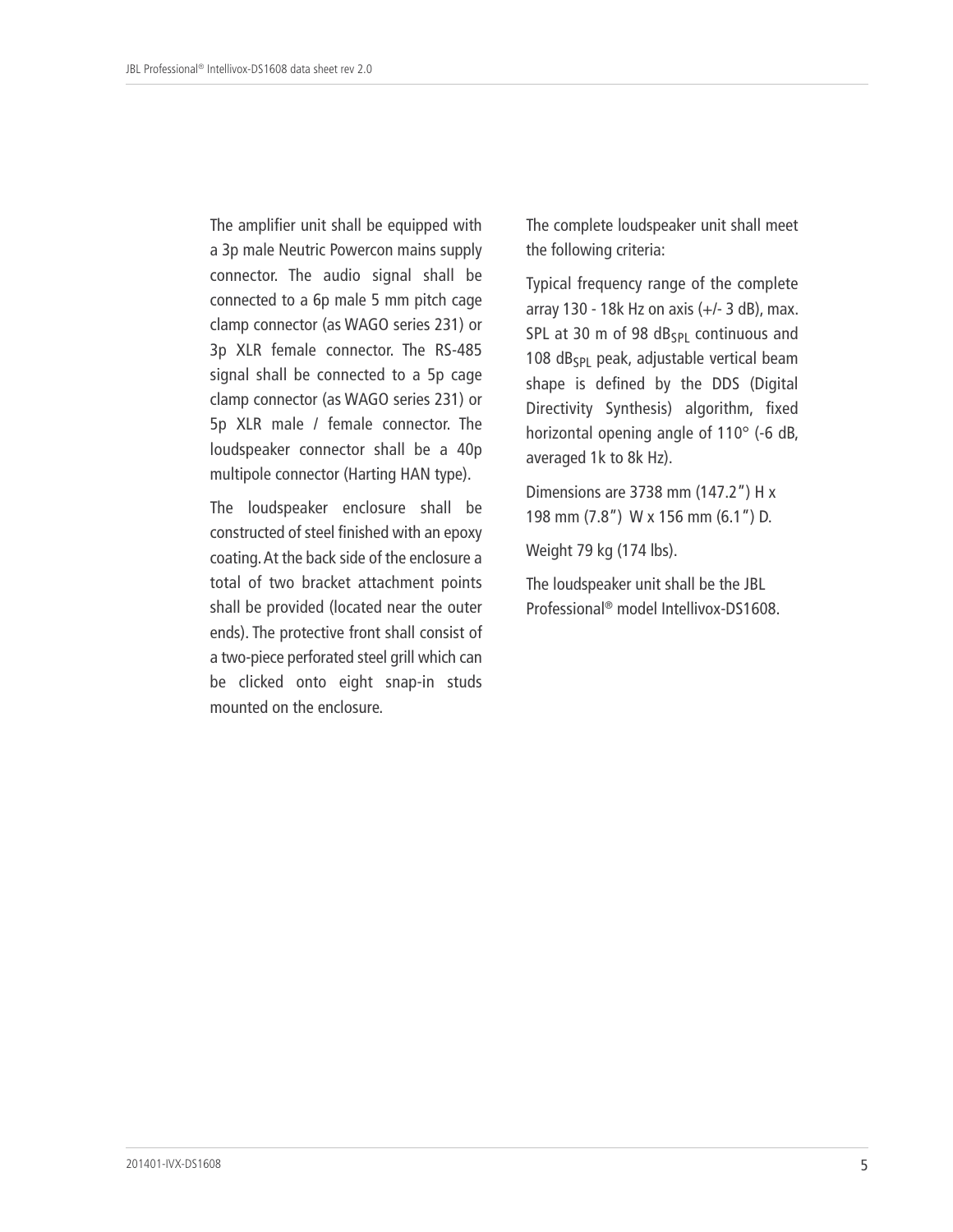# **2. Specifications**

| Acoustical: <sup>1</sup>   |                                                                                                                            |                                                                                                                                                                                                                                                                                                                                                                                                                                                                 |
|----------------------------|----------------------------------------------------------------------------------------------------------------------------|-----------------------------------------------------------------------------------------------------------------------------------------------------------------------------------------------------------------------------------------------------------------------------------------------------------------------------------------------------------------------------------------------------------------------------------------------------------------|
| Freq range <sup>2</sup>    | - 6.5" Loudspeaker<br>- 1" Driver<br>- Complete array                                                                      | $: 260 - 6k7 Hz (+/-3 dB)$<br>: 1k - 20k Hz $(+3/-6$ dB)<br>: 130 - 18k Hz (+/-3 dB)                                                                                                                                                                                                                                                                                                                                                                            |
| Max SPL <sup>3</sup>       | - Continuous<br>- Peak                                                                                                     | : 98 dB <sub>SPI</sub> (A-weighed at 30 m)<br>: 108 $dB_{SPI}$ (A-weighed at 30 m)                                                                                                                                                                                                                                                                                                                                                                              |
| Coverage                   | - Horizontal (fixed)<br>- Vertical (adjustable)<br>- Typical throw                                                         | : 110° (-6 dB, averaged 1k - 8k Hz)<br>: defined by the DDS algorithm<br>:50 <sub>m</sub>                                                                                                                                                                                                                                                                                                                                                                       |
| Dynamic range <sup>4</sup> |                                                                                                                            | $\div$ 100 dB                                                                                                                                                                                                                                                                                                                                                                                                                                                   |
| Electrical:                |                                                                                                                            |                                                                                                                                                                                                                                                                                                                                                                                                                                                                 |
| Input <sup>5</sup>         | - Nominal level<br>- Maximum level<br>- Type<br>- Impedance (balanced)                                                     | : 0 dBV (RMS, line input)<br>: +19 dBV (peak, line input)<br>: dual line input, transformer balanced<br>$: 6k8$ $\Omega$                                                                                                                                                                                                                                                                                                                                        |
| DSP module                 | - Type<br>- Memory<br>- AD - DA conversion:<br>- Auxilliary processor<br>- Sample rate<br>- Signal processing <sup>6</sup> | : floating point 900 MFLOPS 32 bits<br>: 64 Mb SDRAM + 3 Mb non volatile<br>: 24 bits sigma-delta 128 x oversampling<br>: 200 nsec single cycle RISC<br>: 48.8 kHz (default)<br>$: -21$ sec (pre-delay) + 2 x 10 sec (input channel delay)<br>- equalizer and compensation filtering<br>- compressor<br>- volume<br>- ambient noise level dependent gain adaptation ('fail-safe')<br>- sixteen output filters + delay ringbuffers<br>- dual input configuration |
| Control unit               | - Network interface type<br>- Maximum number of units <sup>7</sup><br>- Remote surveillance                                | : serial full-duplex RS-485, autoswitching 115k2, 57k6, 38k4, 19k2<br>baud, optically isolated<br>: 126 units<br>: - general status (DSP running, signal present etc.)<br>- amplifier monitoring and load monitoring schemes<br>- external pilot tone detection (20k - 30k Hz, level > -22 dBV)<br>- external ambient noise microphone (optional)<br>- frost protection<br>- fan control for optional external fan<br>- thermal overload protection             |
|                            | - Failure                                                                                                                  | : - internal hardware bypass circuit<br>- failure relay (external connector, maskable conditions)                                                                                                                                                                                                                                                                                                                                                               |
| Power amps                 | - Type<br>- Power<br>- Protection                                                                                          | : MOSFET (class AB)<br>: 16 x 100 W <sub>rms</sub> (8 Ω)<br>$: -DC$<br>- Short Circuit                                                                                                                                                                                                                                                                                                                                                                          |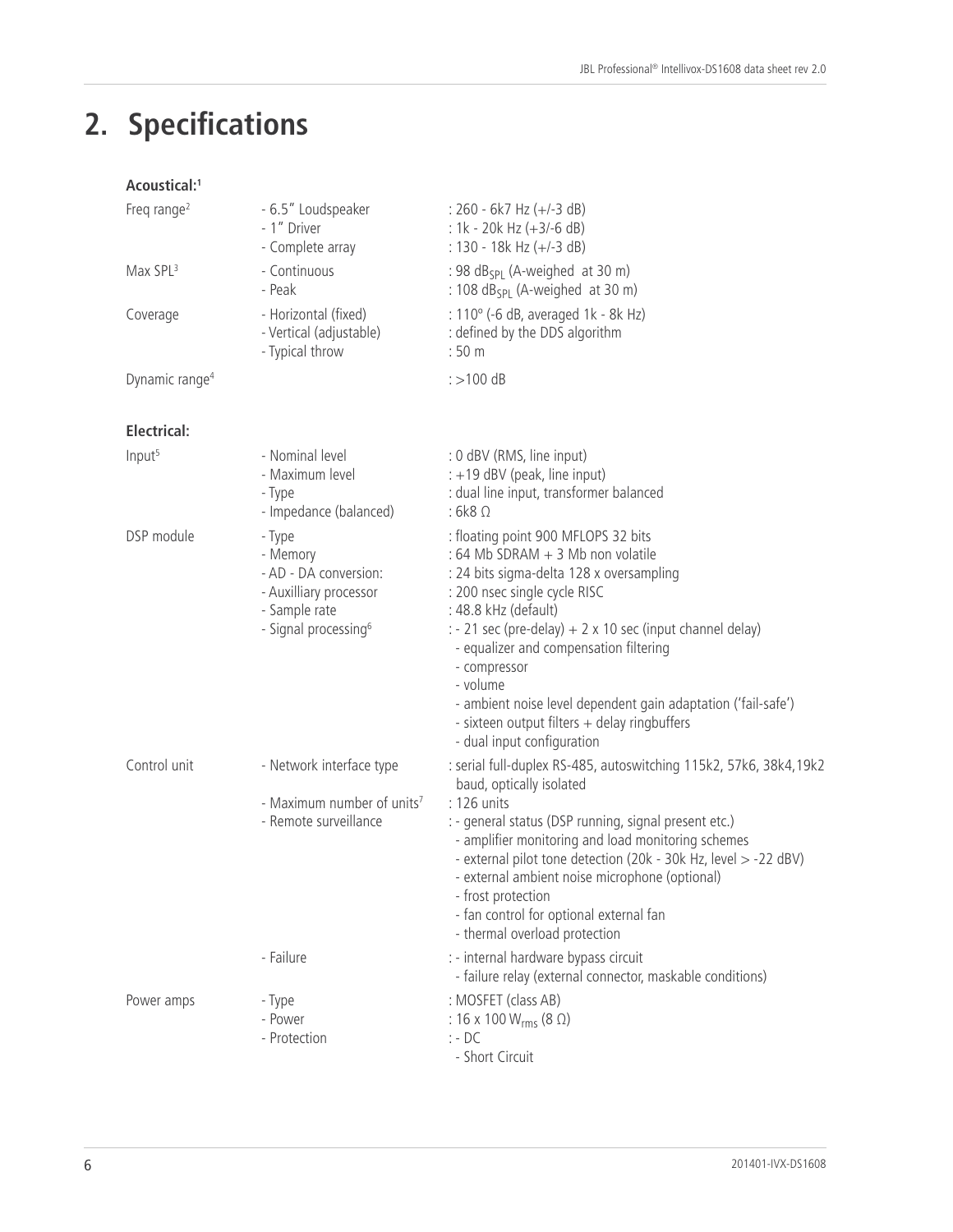| Connectors | - General type<br>- Audio inputs (back) <sup>8</sup>                                                                                    | :5m<br>: WA<br>$p1 =$                                                     |
|------------|-----------------------------------------------------------------------------------------------------------------------------------------|---------------------------------------------------------------------------|
|            | - Audio inputs (front) <sup>8</sup>                                                                                                     | p4 =<br>: XLR                                                             |
|            | -RS-485 interface (back) <sup>9</sup>                                                                                                   | p1 =<br>: WA                                                              |
|            | -RS-485 interface (front) <sup>9</sup>                                                                                                  | p1 =<br>: XLR                                                             |
|            | - Ambient noise and temp sensor                                                                                                         | $p1 =$<br>: WA                                                            |
|            | - Failure detect                                                                                                                        | p1 =<br>: WA<br>failu                                                     |
|            | - Loudspeakers                                                                                                                          | rese<br>: 40p<br>40p                                                      |
|            | - Default loudspeaker cable length<br>- Mains                                                                                           | :5m<br>: 3p r                                                             |
| PSU        | - Mains voltage<br>- Mains fuse(s)<br>- Power consumption <sup>10</sup><br>- Power factor<br>- Max mains inrush current<br>- Protection | : 90 t<br>: 1 x<br>: 135<br>: 0.80<br>: 20 <sup>2</sup><br>: - th<br>$-O$ |
| Gonoral:   |                                                                                                                                         | - un                                                                      |

**General:**

| Transducers        |                                                                    |
|--------------------|--------------------------------------------------------------------|
| Dimensions (HxWxD) | - Loudspeaker unit <sup>11</sup><br>- Amplifier unit <sup>12</sup> |
| Default color      | - Enclosure and grill<br>- Speaker baffle                          |
| Weight             | - Loudspeaker unit<br>المقدمات المحتك فكالمرمض                     |

#### **Notes:**

- 1. Measured outside under semi-anechoic 'full-space' conditions with typical filter and delay settings unless stated otherwise.
- 2. Single transducer data is determined from 1/3 octave averaged data measured on-axis. The frequency response of the complete array is depending on the actual signal processing parameters and air absorption (at larger distances). A typical bandwidth is specified for the complete array under 'full-space' radiation conditions.
- 3 Levels are valid for pink noise (100 to 20k Hz bandwidth) with a crest factor of 10 dB. Default EQ and minimum opening angle setting. 'Continuous' is the RMS level, 'Peak' is the absolute peak level, both determined at the onset of the output limiters.
- 4. For this measurement the signals at all power amplifier outputs are summed together. Measured as the Aweighed difference (in dB) between the maximum rms level (with pink noise input signal) and the noise output (with no input signal present).

: 5 mm pitch cage clamp (as WAGO series 231) : WAGO 6p male  $p1 =$ Line  $1 +$ ,  $p2 =$ Line  $1 -$ ,  $p3 =$ GND  $p4 =$ Line 2 +,  $p5 =$ Line 2 -,  $p6 =$ GND : XLR 3p male / female  $p1 = GND$ ,  $p2 = Line 1 +$ ,  $p3 = Line 1 -$ : WAGO 5p male  $p1 = A$ ,  $p2 = B$ ,  $p3 = Z$ ,  $p4 = Y$ ,  $p5 = DGND$ <sup>9</sup> : XLR 5p male / female  $p1 = DGND$ ,  $p2 = Y$ ,  $p3 = Z$ ,  $p4 = B$ ,  $p5 = A$ : WAGO 5p female  $p1 = M/C$ ,  $p2 = AGND$ ,  $p3 = NTC$ ,  $p4 = AGND$ ,  $p5 = GND$ : WAGO 5p female failure relay :  $p1 = COM$ ,  $p2 = NO$ ,  $p3 = NC$ reserved :  $p4 = +24$  V,  $p5 = -$ : 40p Harting HAN 32 / STAF 40 female on amplifier unit\* 40p Harting HAN 32 / STAF 40 male on loudspeaker unit\* : 3p male Neutric Powercon  $: 90$  to 270 V : 1 x 6.3 A automatic fuse, manually resetable (slow type) : 135 VA (idle) / 1600 VA (full load) : 0.80 (idle) / 0.86 (full load)  $: 20$  A short-time peak (@ 230 V)  $:$  - thermal protection - output current limiting - under-voltage and over-voltage lock out

Temperature range (ambient)  $\qquad \qquad$  : 0 to 40 °C (32 - 104 °F)  $: 14 \times 6.5''$ : 2 x 1" compression driver, coaxially mounted  $: 3738$  mm (147.2") x 198 mm (7.8") x 156 mm (6.1") <sup>12</sup> :132 mm (5.2") x 483 mm (19") x 370 mm (14.6"), 19"/3 HU : RAL 9010 (white) : RAL 9011 (black) : 79 kg (174 lbs) - Amplifier unit : 13 kg (29 lbs) \*Pinning reference for the Harting Upper connector on amplifier unit: Channel Pin # 01 1/11 02 2/12 03 3/13 04 4/14 05 5/15 06 6/16 07 7/17 08 8/18 Lower connector on amplifier unit: Channel Pin # 09 3/13 10 4/14 11 5/15 12 6/16 13 7/17 14 8/18 15 9/19 5. Specs valid for default dual input board. An optional input board (part number 381001) with 1x line level input and 1x 100V input is available. 6. Additional processing capabilities available. 7. Maximum number that can be connected to one RS-485 subnet, multiple subnets can be controlled by one host PC. 8. WAGO connector located at the back of the amplifier unit, 3p XLR male and female connectors located at the front. All audio input connectors are hardwired linked. 9. WAGO connector located at the back of the amplifier unit, 5p XLR male and female connectors located at the front. All RS-485 connectors are hardwired linked. 10. Defined as the rms mains current multiplied by the rms mains voltage under normal operating conditions. 'Full load' figures are maximum values measured with a pulsating pink noise input signal. 11. Depth including mounting brackets / 1" drivers protection cover. 12. Dimensions of amplifier enclosure only, measured without

connectors attached.

7

16 10/20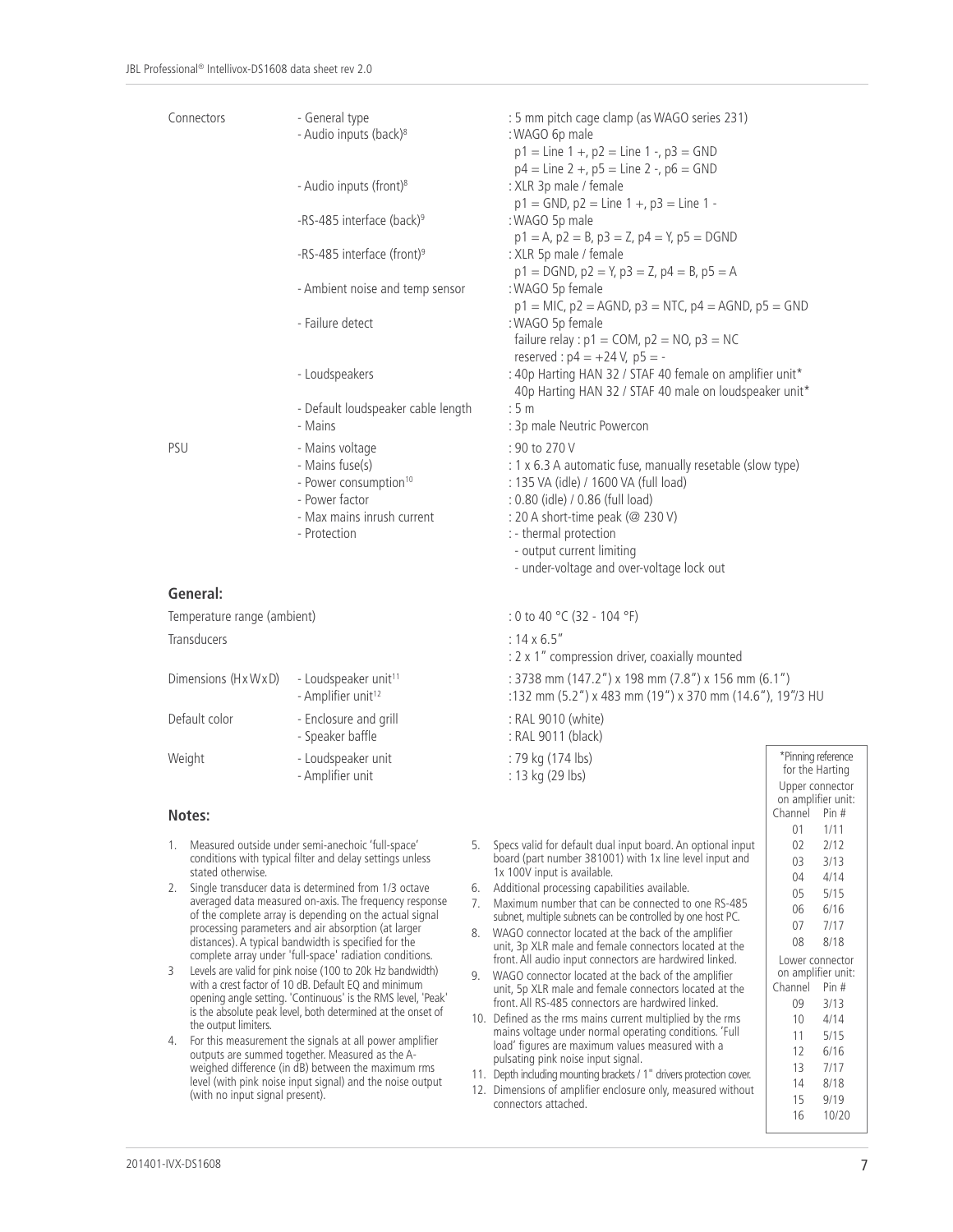**3. Mechanical Details** (part number 587880)

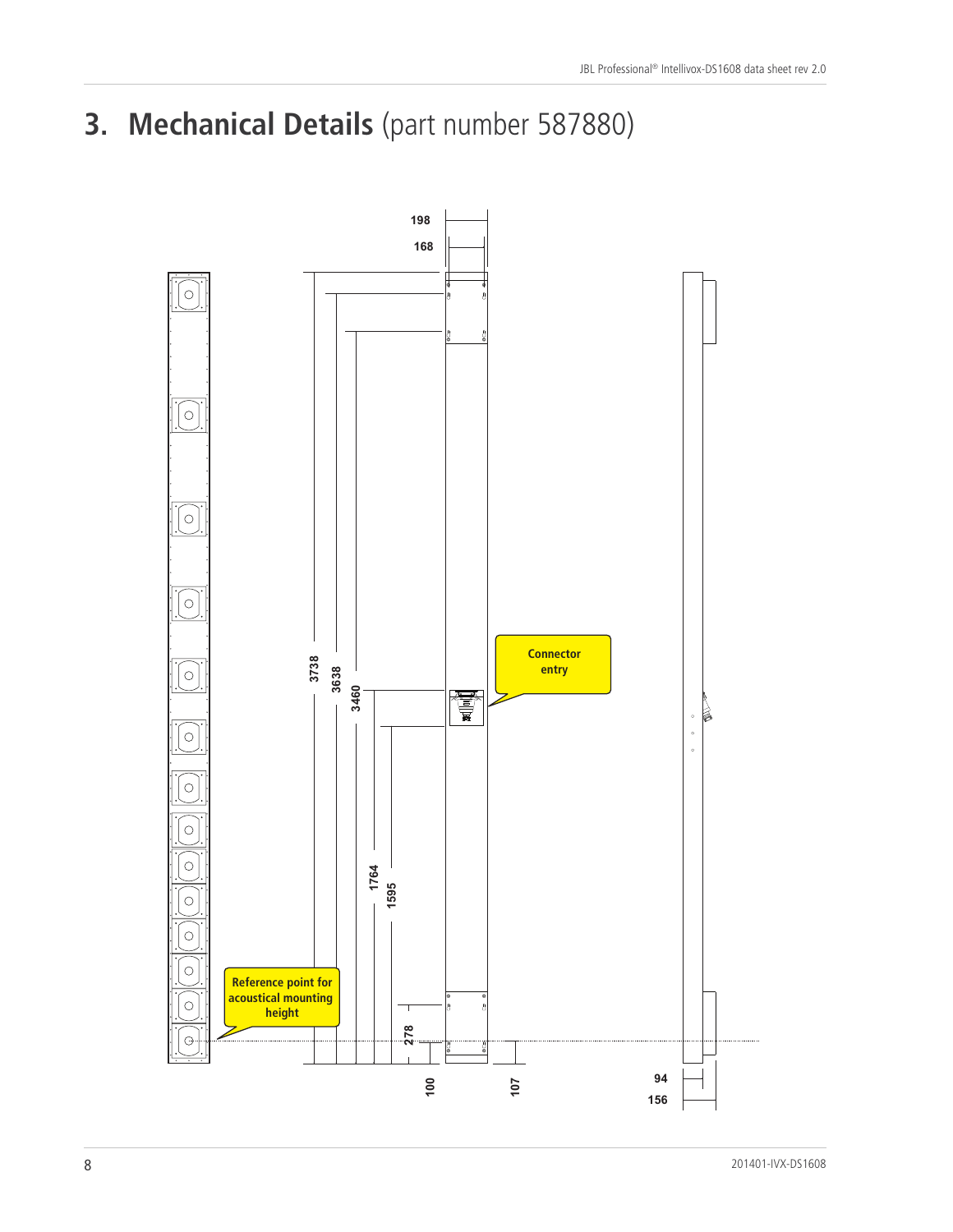### **3. Mechanical Details** (Ivx-DS1608 electronics module)







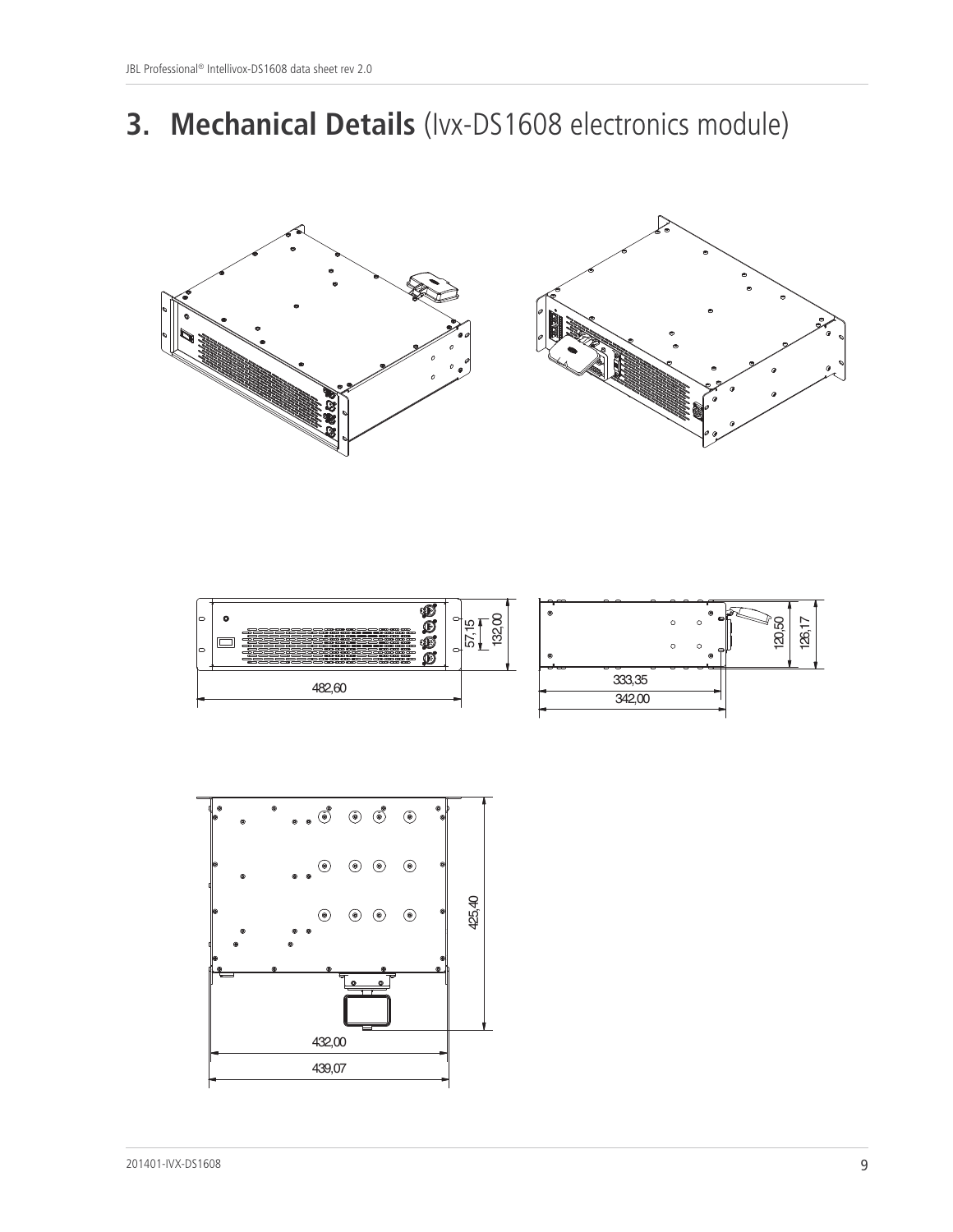## **4. Optional Accessories**

**Hinge Bracket 90°** Order code: 802010 (1 pcs per pack) Standard colour RAL 9010



**Ambient Noise Microphone** and Temperature Sensor Order code: 97661101

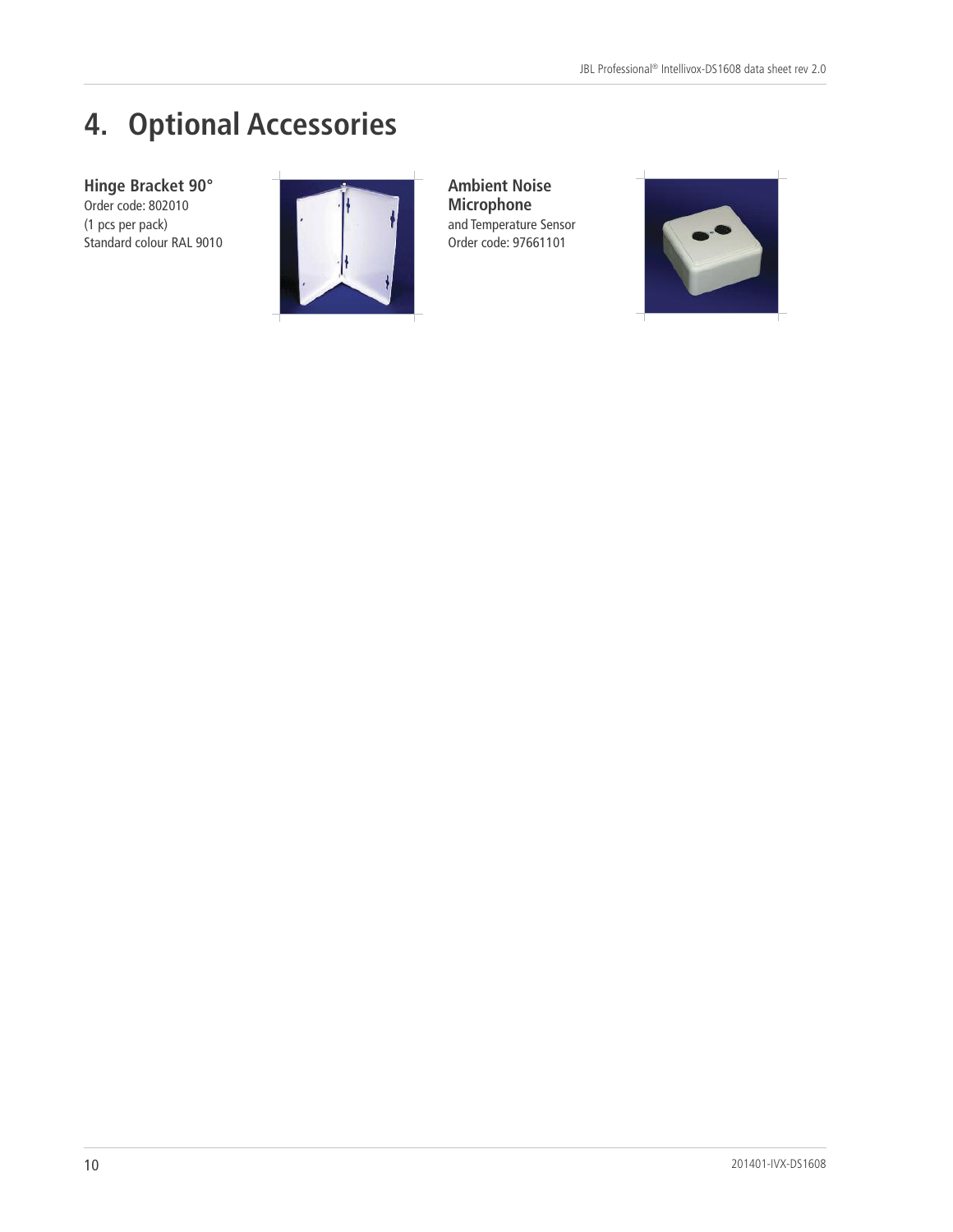### **5. DSP Block Diagram**